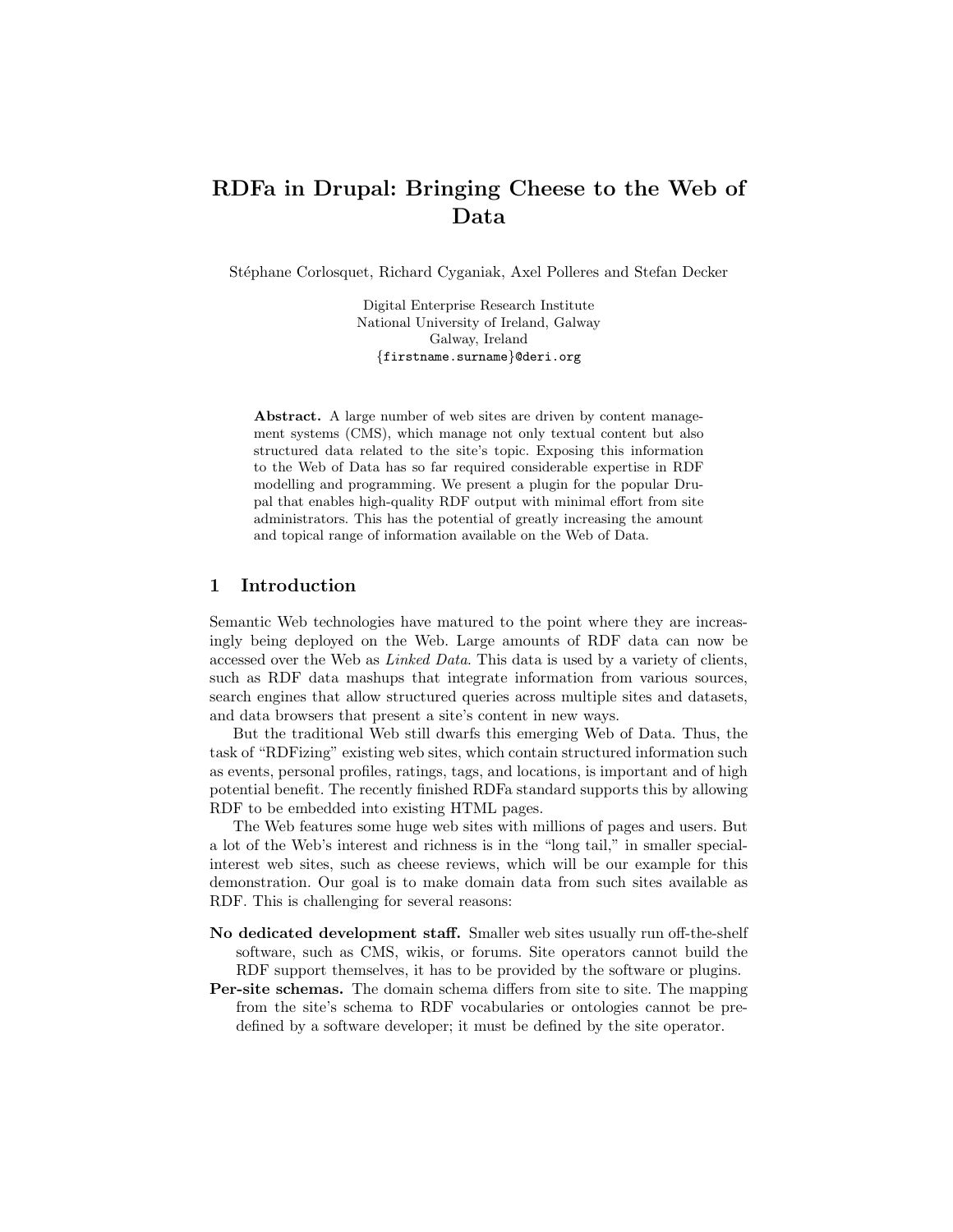No ontologists. Site administrators will have little interest in learning the details of RDF and description logics. The process of configuring RDF support has to be simple and straightforward, or else it won't be used.

We show a practical and easy-to-use system that overcomes these challenges and allows the publication of high-quality RDF data from web sites that run on off-the-shelf content management systems. It targets the popular Drupal CMS.

# 2 Drupal and the Content Construction Kit

Drupal<sup>1</sup> is a popular open-source content management system (CMS). It is among the top three open-source CMS products in terms of market share[4]. Drupal facilitates the creation of web sites by handling many aspects of site maintenance, such as data workflow, access control, user accounts, and the encoding and storage of data in the database.

A site administrator initially sets up the site by installing the core Drupal web application and choosing from a large collection of *modules* that add specific functionality to the site, such as improved user interface, enhanced search, various export formats, extended statistics and so on. Site administrators need a fair bit of technical knowledge to choose and configure modules, but usually do not write code; this is done by module developers instead. After the site has been set up, Drupal allows non-technical users to add content and handle routine maintenance of the site.

Each item of content in Drupal is called a node. Nodes usually correspond more or less directly to the pages of a site. Nodes can be created, edited and deleted by content authors. Some modules extend the nodes, for example a taxonomy module allows assignment of nodes to categories, and a comment module adds blog-style comment boxes to each node.

The *Content Construction Kit (CCK)* is one of the most popular and powerful modules used on Drupal sites. It allows the site administrator to define types of nodes, called content types, and to define fields for each content type. Fields can be of different kinds such as plain text fields, dates, email addresses, file uploads, or references to other nodes. Additional kinds of fields can be added via modules. When defining content types and fields, the site administrator provides the following information:

- label, ID, and description for content types and fields,
- fields can be optional or required,
- fields can have a maximum cardinality,
- fields that reference other nodes can be restricted to nodes of a certain type.

For example, for a cheese review web site, the site administrator might define content types such as Cheese, Review, and Country of Origin. The Cheese type might have fields such as *description*, *picture*, or *source* of milk.

 $^{\rm 1}$  http://drupal.org/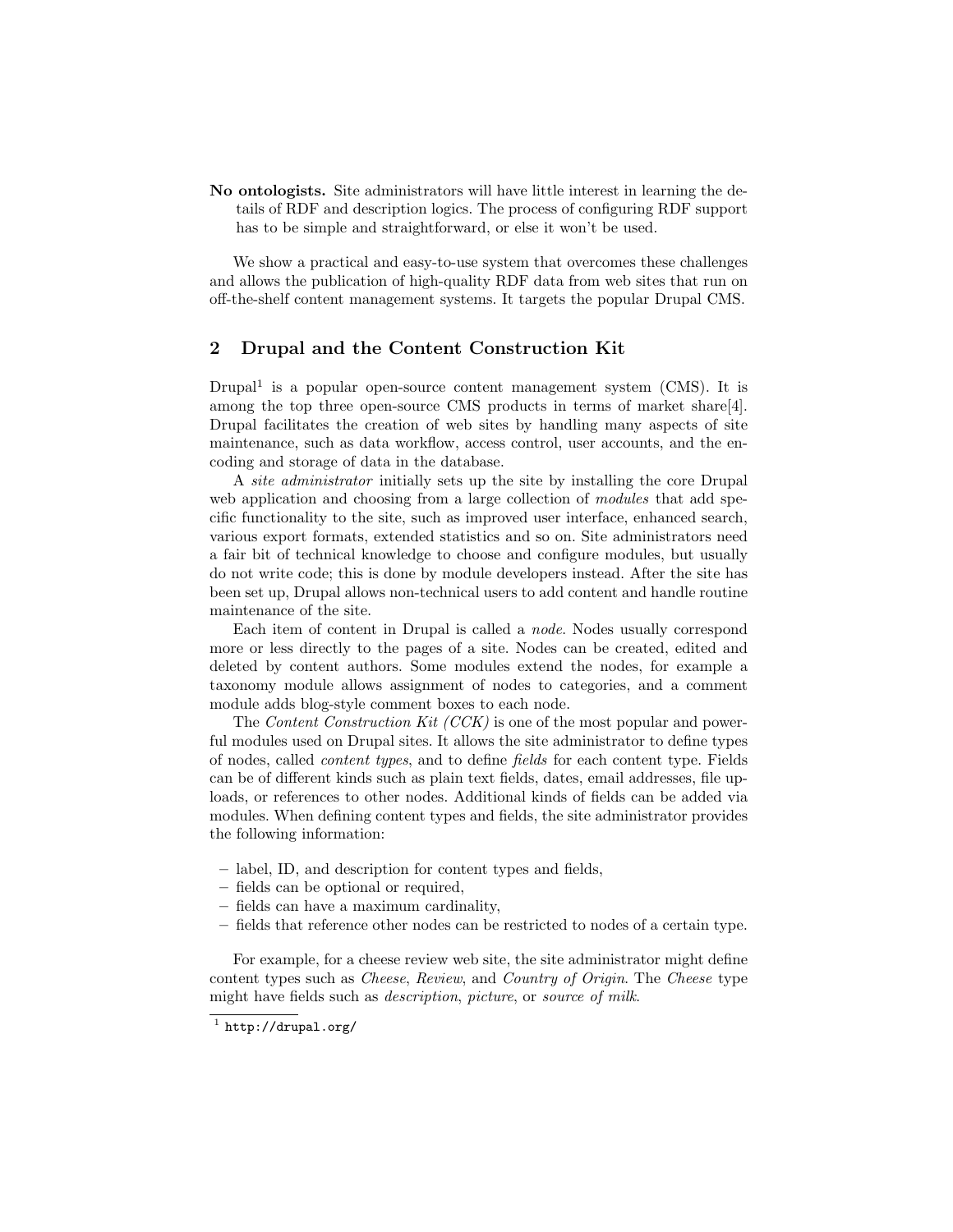Thus, site administrators use the CCK to define a site-specific content model, which is then used by content authors to populate the site. The focus of the work we are presenting here is to expose this CCK content as RDF on the Web.

# 3 Weaving Drupal into the Web of Data

Given a Drupal CCK content model consisting of content types, fields, and nodes that instantiate the types, what would be a good way of representing it in RDF? We consider the following features desirable for the RDF output which are inline with the Linked data principles and best practices  $[3, 2]$ :

- Resolvable HTTP URIs for all resources, to take advantage of existing tools that can consume Linked Data style RDF content.
- Re-use of published ontology terms. To support sites of arbitrary subject matter, we cannot in any way pre-define the RDF classes and properties that should be used to express the data. The site administrator has to select them when setting up the content model. But to enable queries across sites, it is necessary that the sites use the same (or mapped) vocabularies. This requires that both sites import vocabulary terms from somewhere else.
- Expressing Drupal constraints in OWL. Constraints that are defined on the types and fields (domains, ranges, cardinalities, disjointness) should be automatically published as RDF Schema or OWL expressions.
- Auto-generate terms where necessary. Re-use of published ontology terms is important for interoperability, but not always possible or practical, as there might be no existing ontology term matching a type or field, or finding them is too hard.
- Safe vocabulary re-use. Mixing the content model constraints with constraints of a published ontology might have unintended semantic effects, especially since most site administrators will not be familiar with the details of OWL semantics. The system must prevent such effects as far as possible.

#### 3.1 Site Vocabularies for Basic RDF Output

When the module is first enabled, it defaults to auto-generating RDF classes and properties for all content types and fields. Thereby it provides zero-effort RDFa output for a Drupal site, as long as no mappings to well-known public vocabularies are required.

An RDFS/OWL site vocabulary document that describes the auto-generated terms is automatically generated. The definitions contain label, description, and constraints taken from the CCK type/field definitions. The HTML views of all nodes contain RDFa markup for the type and all shown fields, using the autogenerated classes and properties.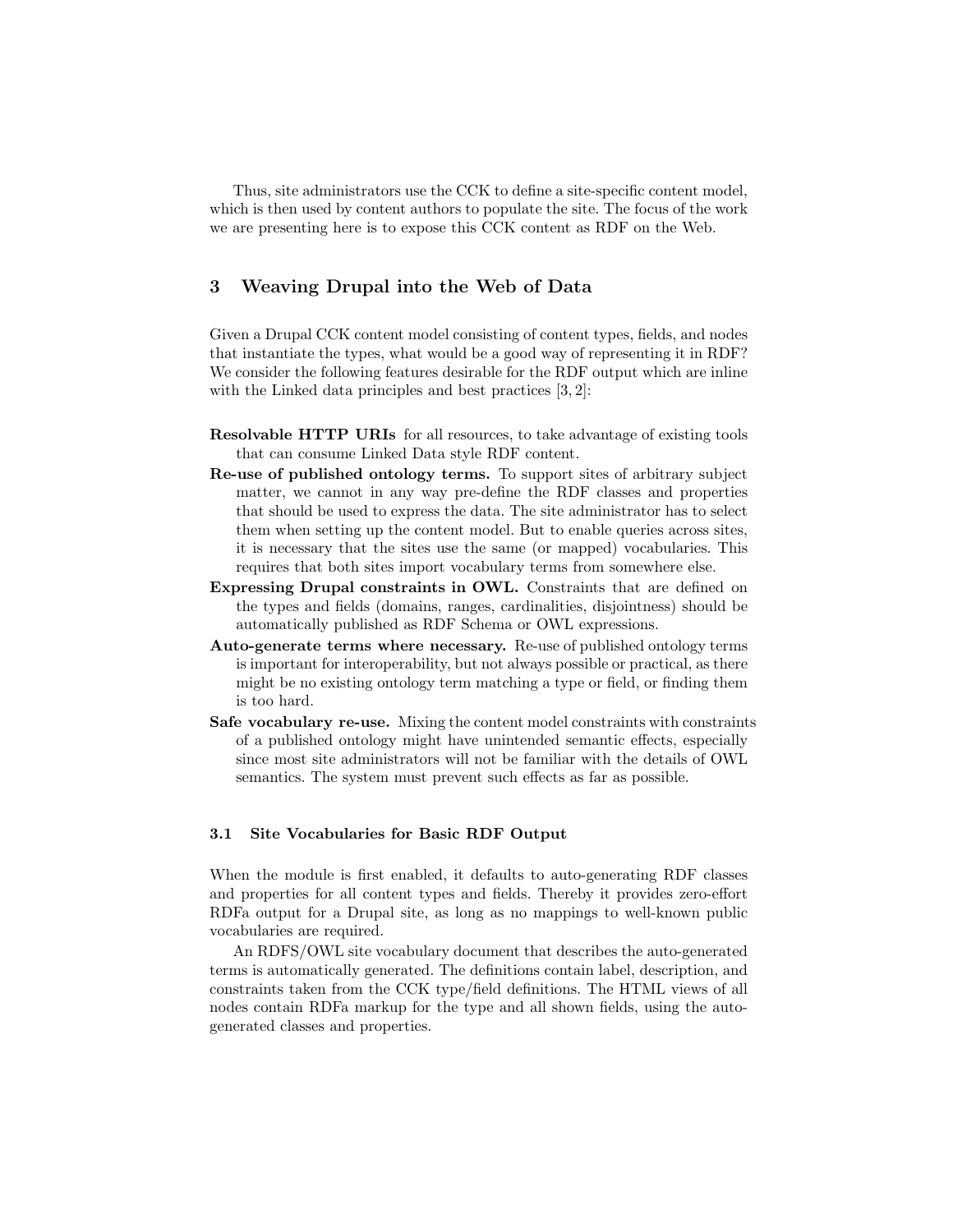#### 3.2 Mapping the Site Data Model to Existing Ontologies

To map the site data model to existing ontologies, the site administrator first imports the ontology or vocabulary. We assume that it has been created using a tool such as  $Prot\acute{e}g\acute{e}^2$ ,  $OpenVocab^3$ , or Neologism<sup>4</sup>, and published somewhere on the Web in RDF Schema or OWL format.

For every content type and field, the site administrator can choose a class or property it should be mapped to. Mappings are expressed as subclass/subproperty relationships. For instance, if the field description on type cheese is mapped to Dublin Core's dc:description, then a triple site:cheese Description rdfs:subPropertyOf dc:description would be added to the site vocabulary.

This subclassing is a simple way of minimizing unintended conflicts between the semantics of local and public terms. Per OWL semantics, constraints imposed on the local term by the content model will not apply to the public term. This ensures *safe* vocabulary re-use[1].

It must be stressed that this mapping step is optional, and the main benefit of the Web of Data – exposing site data for re-use by third parties – is realized by the default mapping.

## 4 The User Experience

This section describes our cheese review site from a user point of view, and shows an example of what can be done to reuse the RDFa data.

Cheese and reviews. Figure 1 shows a cheese entry and its user review. Using the Content Construction Kit, we defined a type (1) cheese with fields for the name of the cheese, the source of the milk, the country of origin, a picture and a description and  $(2)$  cheese review with fields for the title of the review, a reference to the cheese being reviewed and the review.



Fig. 1. A cheese with a review. Users can create new cheese entries and add reviews.

 $^2$  http://protege.stanford.edu/

 $^3$  http://open.vocab.org/

 $^4$  http://neologism.deri.ie/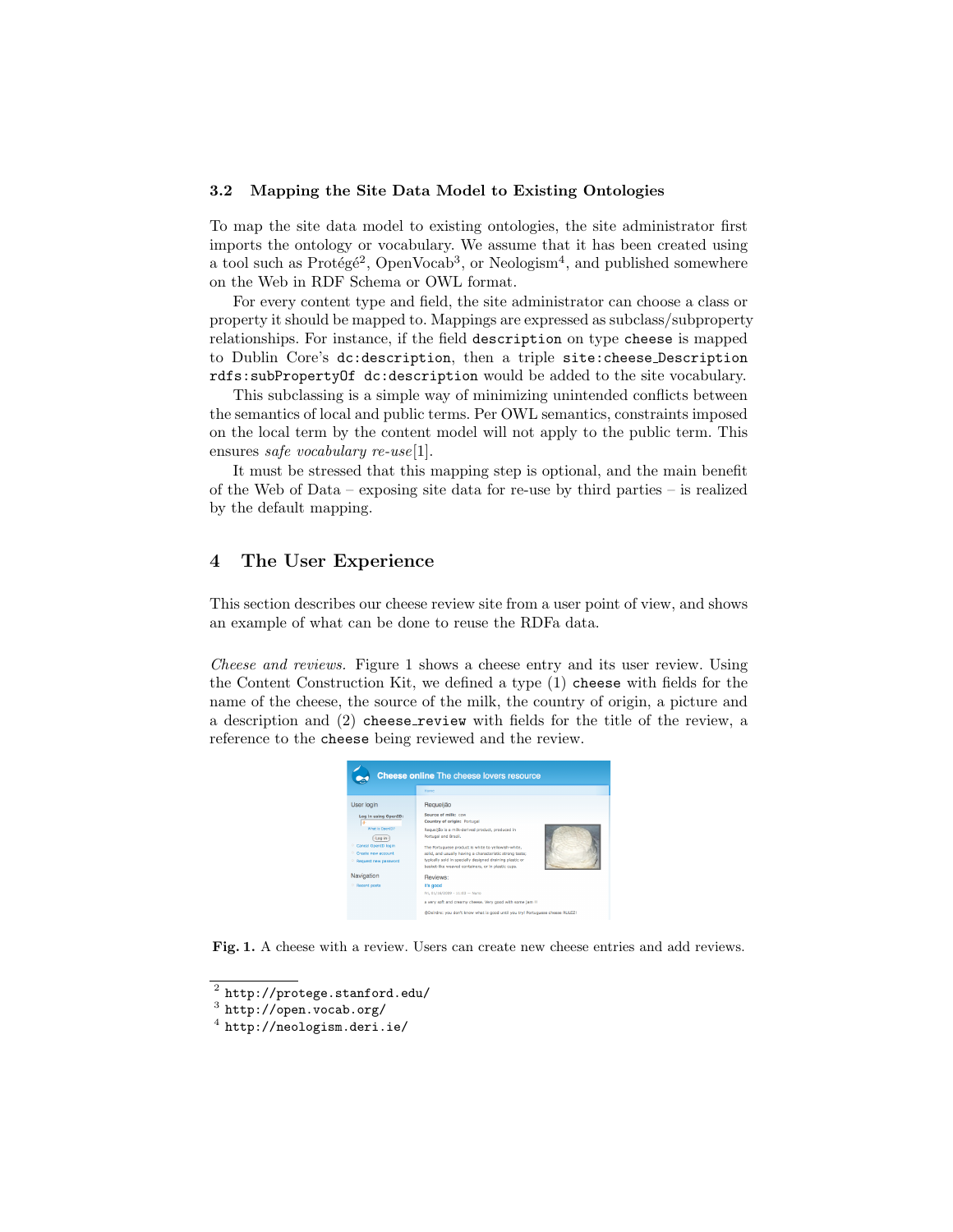Content type and field mapping. The module adds a "Manage RDF mappings" page to the CCK interface as shown in Figure 2 (left). For a given content type, it offers to map the type to an RDF class and each field to an RDF property. We have mapped the Cheese type and its fields to previously imported RDF terms. In order to ease the mapping process and prevent confusion between classes and properties, the module will only display RDF classes or RDF properties where appropriate. Moreover an AJAX autocomplete search through the imported terms allows the user to quickly identify the most relevant terms for each mapping. These measures help to make the mapping process a fairly straightforward task that does not require deep understanding of the semantic web principles.

| Cheese                                                                                                     | Edit<br>Manage fields                                                    |             | <b>Manage RDF mappings</b><br><b>Display fields</b>                          |                                                          |                                                                 |                                                              |  |  |
|------------------------------------------------------------------------------------------------------------|--------------------------------------------------------------------------|-------------|------------------------------------------------------------------------------|----------------------------------------------------------|-----------------------------------------------------------------|--------------------------------------------------------------|--|--|
| Specify the RDF class of this content type. You can also map the CCK fields to existing RDF<br>properties. |                                                                          |             |                                                                              |                                                          | <b>O</b> Cheese filtered from 15 originally (Reset All Filters) | <b>Country of</b><br>$3\overline{v}$<br>origin               |  |  |
| <b>RDF</b> class:<br>ov:Cheese                                                                             |                                                                          |             |                                                                              | sorted by: labels; then by $\bullet$ o grouped as sorted |                                                                 | ⊽<br><b>France</b><br>☑<br>2 Germany                         |  |  |
| Label                                                                                                      | Choose the RDF class this content type will be mapped to.<br><b>Name</b> | <b>Type</b> | <b>RDF</b> property                                                          |                                                          | <b>Brie</b><br><b>Country: France</b><br>Milk: cow              | □<br>Ireland<br>□<br>Italy<br>⊽<br>3 Portugal<br>п<br>United |  |  |
| Name<br>Picture                                                                                            | Node module form.<br>field picture                                       | Image       | rdfs:label<br>foaf:depiction                                                 |                                                          | Cambozola                                                       | Kingdom                                                      |  |  |
| Description                                                                                                | field description                                                        | Text        | descrip                                                                      |                                                          | <b>Country: Germany</b><br>$\overline{m}$<br>Milk: cow<br>2.    | <b>Source of milk</b>                                        |  |  |
| Source of milk                                                                                             | field source milk                                                        | Text        | dc:description An account of the<br>resource.                                |                                                          |                                                                 | 4 cow<br>2 goat                                              |  |  |
| Country of origin                                                                                          | field country origin                                                     | Text        | doap:description Plain text description                                      |                                                          | Castelo Branco<br>Country: Portugal<br>Milk: goat<br>3.         |                                                              |  |  |
|                                                                                                            |                                                                          |             | of a project, of 2-4 sentences in length.                                    |                                                          |                                                                 | ۰<br><b>Type</b><br>$1\triangledown$                         |  |  |
| Save                                                                                                       |                                                                          |             | doap:license The URI of an RDF<br>description of the license the software is |                                                          |                                                                 | ⊽<br><b>Cheese</b><br>6                                      |  |  |

Fig. 2. RDF mappings management (left) and Exhibit view (right).

Exhibit view. Next we show a simple example of using the site's RDFa data.  $Exhibit<sup>5</sup>$  now supports RDFa natively and it is easy to setup a basic faceted browsing interface on top of an RDFa page. In our example, Exhibit allows filtering of the cheese types via several facets, as shown in Figure 2 (right).

# 5 Conclusion and Future Work

The presented system differs from existing approaches in several ways. SIOC exporters and similar fixed-schema RDF generators cannot deal with the case where the site schema and its mapping into RDF terms is defined by the site administrator at setup time. Database-level RDF exporters, such as Triplify<sup>6</sup>, require understanding of database technologies and of the application's internal database schema. Semantic MediaWiki<sup>7</sup> and similar systems address a different use case: All content authors, rather than just the site administrator, collaboratively define the structure of the site. We address the common case where the site's basic structure should not be changed by individual content authors.

 $^5$  http://simile.mit.edu/exhibit/

 $^6$  http://triplify.org/

 $^7$  http://semantic-mediawiki.org/wiki/Semantic\_MediaWiki